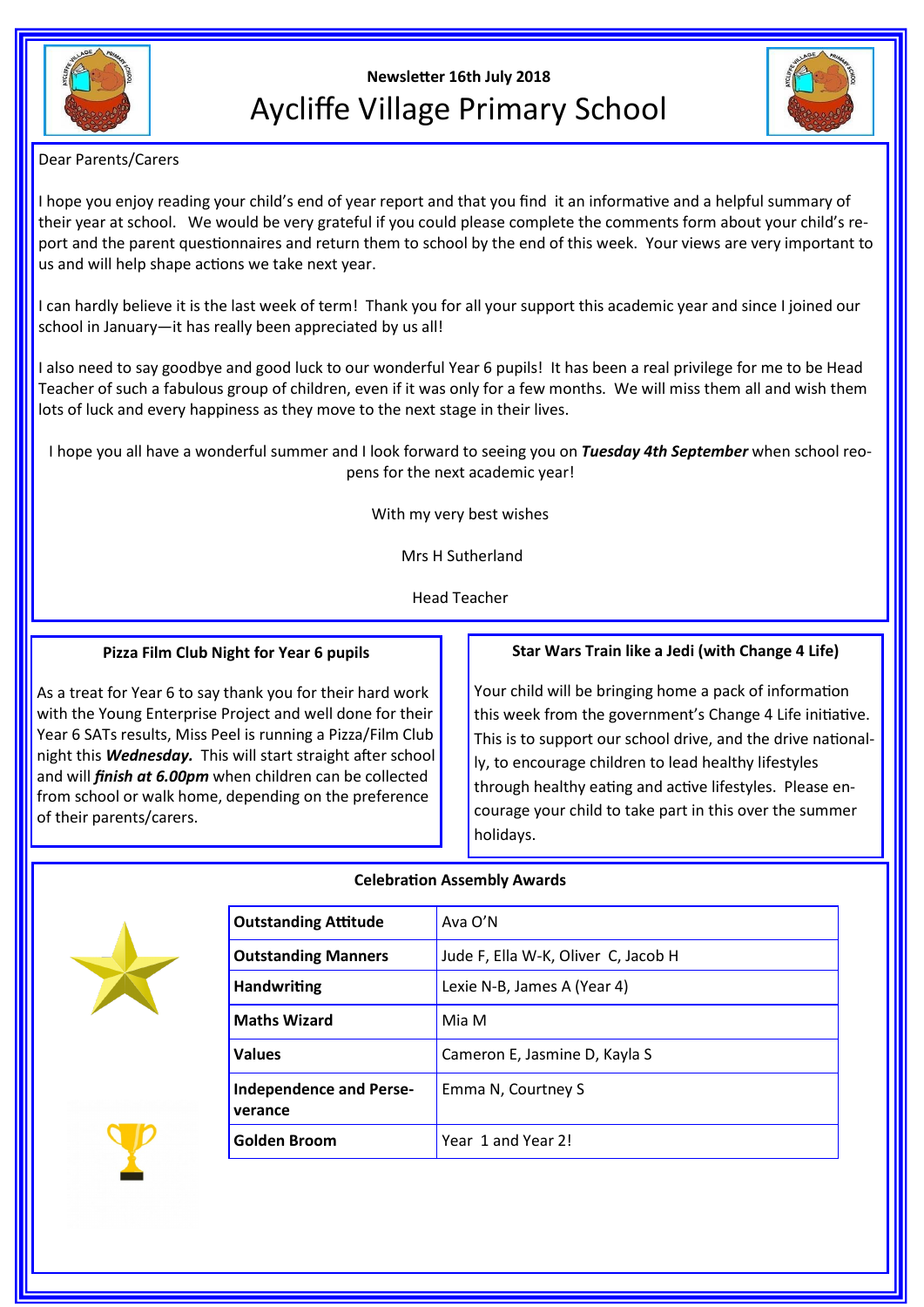#### **Reading and Library Books**

We will be collecting all reading and library books in before the end of term. Please check carefully at home in case you have any school books and return them as soon as possible. Every year we have a number of books go missing, which can be costly to the school, so will be very grateful for any that are found and returned.

#### **Reminders of some changes to school policies and practices from September**

Apologies if this seems like a long list of changes and as though we are banning everything! I promise your children will still have fun at school! However I believe all of the things below are necessary to ensure there are no distractions to learning, to reflect our high expectations, to encourage our children to eat healthily and to help with issues with a lack of space and storage in school. I know they have been mentioned separately on different newsletters and I wanted to make sure everything is clear before the end of term and before families buy new equipment ready for returning to school in September.

- Healthy Packed Lunches—please make sure packed lunches follow the guidance given on our newsletter dated *25th June*. Further guidance on our policy will be shared at the start of next year.
- We are afraid we will no longer be able to hand out birthday cakes at school so please don't send them in from September. This is to do with our Healthy Schools Policy and also we have some children with food allergies in school.
- Children are also asked not to bring pencil cases to school. School will provide all equipment they need, eg pencils, rubbers, rulers.
- Also book bags/small flat bags, rather than large backpacks, should be brought into school. As I explained on an earlier newsletter we just do not have the space in school for larger backpacks to be stored and it has caused many issues with storage and space this year. Also, many school books and homework books have been ruined this year as they have been placed in bags that are not suitable for books. Drawstring PE bags should be used for PE kits.
- Also a reminder that children should wear *plain, dark shoes for school* and not trainers.

#### **Earrings in school**

In the newsletter on 26th March I reminded parents/carers of our policy with earrings at school. *Unfortunately we have a number of children not following this, eg are not bringing their own plasters to school to cover their earrings for PE lessons*. This means they are missing PE and/or swimming lessons or are asking for plasters from school. *It is preferable that children to do not wear earrings to school. If you wish to have your child's ears pierced we would suggest they*  are pierced at the start of the summer holidays then earrings can be removed for school days. If they do wear them to school, they must bring plasters in from home to cover their ears on PE days and must take responsibility for doing this themselves.

#### **Attendance for last week**

| Reception         | 85.2 |
|-------------------|------|
| Year 1            | 88.9 |
| Year <sub>2</sub> | 96.0 |
| Year 3            | 82.4 |
| Year 4            | 89.1 |
| Year 5            | 86.1 |
| Year 6            | 92.9 |

Year 2 have had the highest attendance last week but attendance in all other year groups has been affected by holidays during term time.

#### **School Disco Thursday 19th July, 6.00—7.30pm**

Entry is £1.50 which includes unlimited drinks. Other items will be on sale, including glitter tattoos, novelty items, hot dogs and sweets. *Parents of children in Reception, Year 1 and Year 2 must be accompanied by an adult please.*



I heard this word on television last week and it was used to describe Gareth Southgate. That might give you a clue!